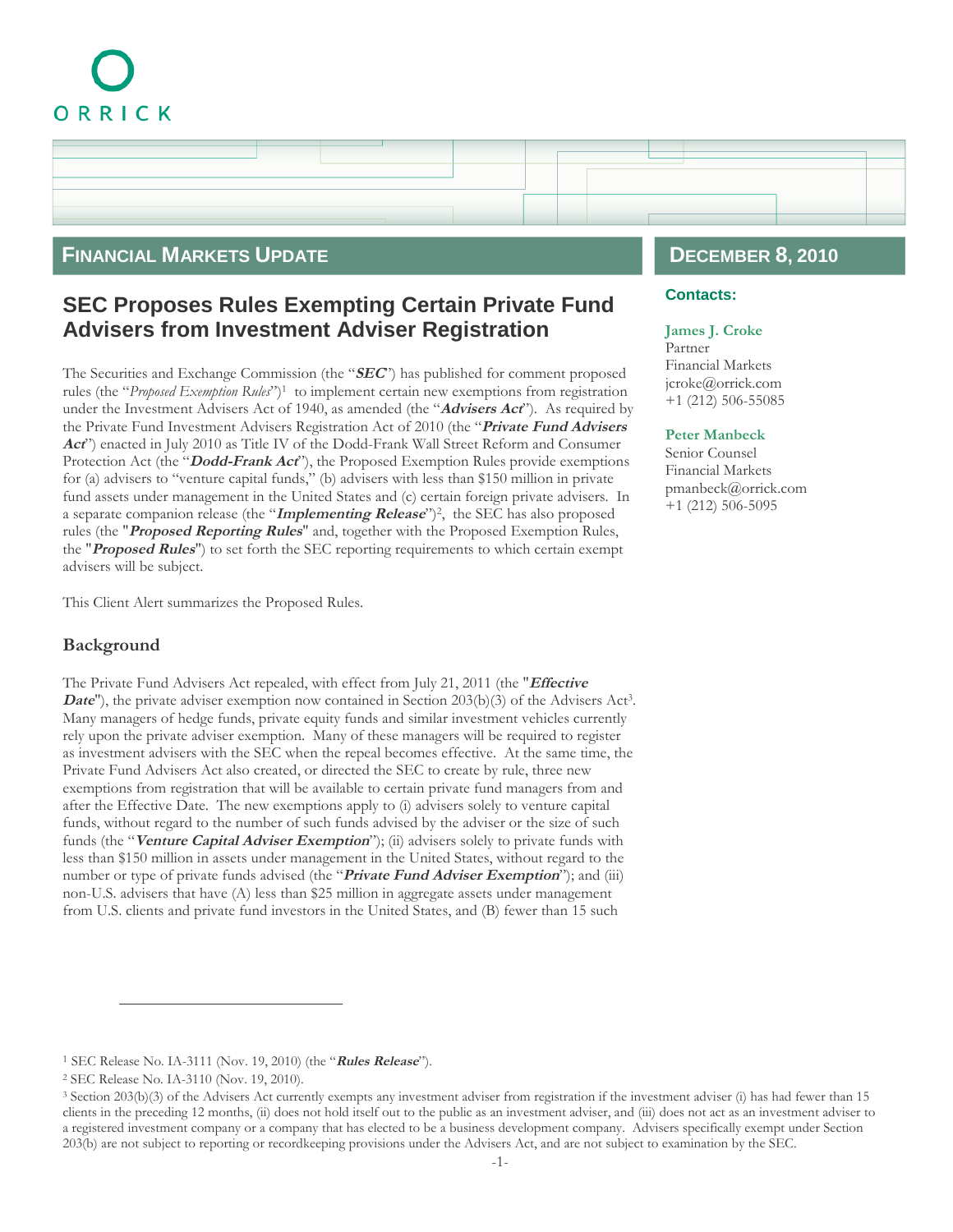clients and investors (the "**Foreign Private Adviser Exemption**" and, together with the Venture Capital Adviser Exemption and the Private Fund Adviser Exemption, the "**New Exemptions**"). The Proposed Exemption Rules would set forth specific conditions that an adviser must satisfy to claim each of the New Exemptions.

The Venture Capital Adviser Exemption is set forth in Section 203(l) of the Advisers Act. Section 203(l), however, does not define the term "venture capital fund" but directs the SEC to do so by rule. Proposed Rule 203(l)-1 sets forth the SEC's proposed definition of that term. Section 203(m) of the Advisers Act directs the SEC to establish the Private Fund Adviser Exemption by rule. The SEC is proposing Proposed Rule 203(m)-1 for that purpose. Although advisers who qualify for either the Venture Capital Adviser Exemption or the Private Fund Adviser Exemption ("**Exempt Reporting Advisers**") will be exempt from SEC registration, they will be obligated to maintain such records and file with the SEC such reports as the SEC determines are necessary or appropriate in the public interest or for the protection of investors. The SEC also will have authority to examine the books and records of Exempt Reporting Advisers. The Proposed Reporting Rules set forth proposed reporting requirements for Exempt Reporting Advisers.

The Foreign Private Adviser Exemption will be set forth in amended Section 203(b)(3) of the Advisers Act (as amended as of the Effective Date). Proposed Rule 202(a)(30)-1 would define a number of terms relevant to this exemption and otherwise help to define its scope.

An adviser that has at least \$100 million in assets under management (or that otherwise qualifies under the Advisers Act to register with the SEC) and that qualifies for any of the New Exemptions could elect to register (or remain registered) with the SEC. However, the New Exemptions do not provide an exemption from any applicable state securities law requirements and an adviser who relies on any of the New Exemptions may still be required to register with one or more state securities authorities.

#### **DEFINITION OF VENTURE CAPITAL FUND**

Proposed Rule 203(l)-1 would define a venture capital fund as a private fund that: (i) invests in equity securities of private companies in order to provide operating and business expansion capital (as more fully defined below, "**qualifying portfolio companies**"); *provided* that at least 80% of each company's securities owned by the fund must have been acquired directly from the qualifying portfolio company (rather than from selling securityholders); (ii) directly, or through its investment advisers, offers or provides significant managerial assistance to, or controls, each qualifying portfolio company; (iii) does not borrow or otherwise incur leverage (other than limited short-term borrowing); (iv) does not offer its investors redemption or other similar liquidity rights except in extraordinary circumstances; (v) represents itself as a venture capital fund to investors; and (vi) is not registered under the Investment Company Act of 1940, as amended (the "**Investment Company Act**"), and has not elected to be treated as a "business development company" (a "**BDC**") under the Investment Company Act. An adviser would be eligible to claim the Venture Capital Adviser Exemption only if it (i) solely advises venture capital funds that meet all of the elements of the proposed definition, or (ii) qualifies for the grandfathering provisions discussed below.

#### **Qualifying Portfolio Companies**

A "qualifying portfolio company" is defined as any company that: (i) is not publicly traded; (ii) does not incur leverage in connection with the investment by the private fund; (iii) uses the capital provided by the fund for operating or business expansion purposes rather than to buy out other investors; and (iv) is not itself a fund (i.e., is an operating company). In addition to equity securities of qualifying portfolio companies, the venture capital fund may also hold cash (and cash equivalents) and short-term U.S. Treasuries.

#### *Private Companies*

At the time of each investment by the venture capital fund, the qualifying portfolio company may not be publicly traded nor may it control, be controlled by, or be under common control with, a publicly traded company. Under the proposed definition, a venture capital fund could continue to hold securities of a qualifying portfolio company that subsequently becomes public.

#### *Equity Securities, Cash and Cash Equivalents and Short-Term U.S. Treasuries*

To qualify for the exemption under the proposed definition of "venture capital fund," a fund may not invest in debt instruments (unless they meet the definition of "equity security") of a qualifying portfolio company or otherwise lend money to a qualifying portfolio company. The definition of "equity security" for these programs would be taken from Section 3(a)(11) of the Securities Exchange Act of 1934, as amended, and Rule 3a11-1 thereunder. This definition of "equity security" is broad enough to include common stock, preferred stock, warrants, securities convertible into common stock, limited partnership interests, certain similar securities and certain warrants, rights and options.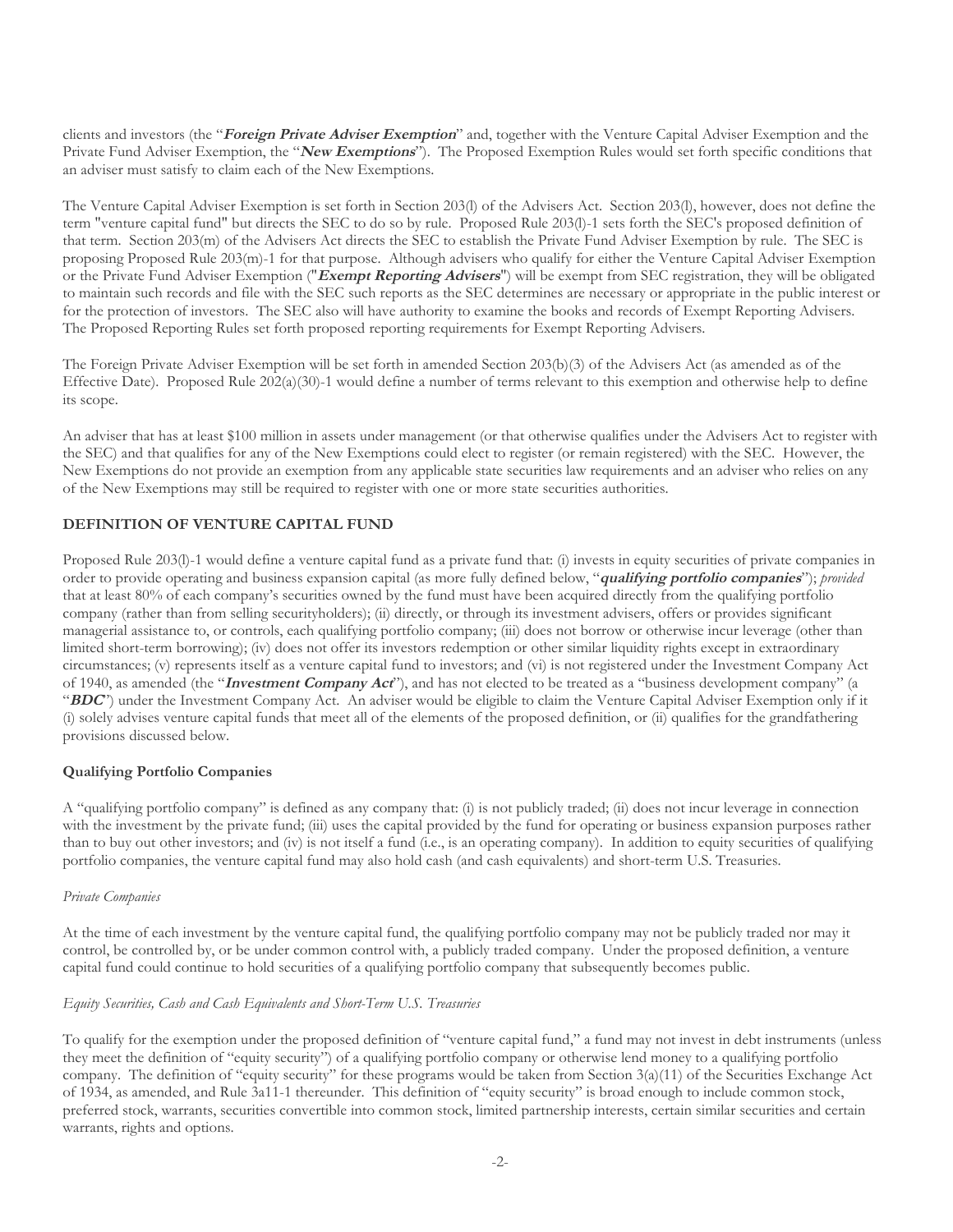In addition to equity securities, pending receipt of all capital commitments from investors or pending distribution to investors of cash as a return on their investments, the venture capital fund may also hold cash and cash equivalents or U.S. Treasuries with a remaining maturity of 60 days or less.

#### *Fund and Qualifying Portfolio Company Leverage*

Proposed Rule 203(l)-1 would exclude from the definition of "venture capital fund" any fund that uses leverage or finances its investments in qualifying portfolio companies or the buyout of existing investors with borrowed money (e.g., leveraged buyout funds). In addition, a qualifying portfolio company may not borrow or issue debt securities in connection with the venture capital fund's investment in it. This latter restriction, however, would not prohibit qualifying portfolio companies from borrowing in the ordinary course of their businesses (e.g., to finance inventory or capital equipment, manage cash flows, and meet payroll). Any financing or loan (unless it met the definition of equity security) to a qualifying portfolio company that was provided by, or was a condition of a contractual obligation with, a fund or its adviser as part of the fund's investment in such company would generally be viewed as a type of financing undertaken "in connection with" the fund's investment.

#### *Capital Used for Operating and Business Purposes*

Under Proposed Rule 203(l)-1, a qualifying portfolio company is prohibited from distributing company assets to other security holders in connection with the venture capital fund's investment in the company (and thus may not, for example, redeem, exchange or repurchase any of its own securities in connection with such investment). The SEC states in the Rules Release that it has proposed this restriction because, in its view, venture capital funds (unlike many hedge funds and private equity funds) by definition invest capital directly in portfolio companies for the purpose of funding the expansion and development of the company's business rather than buying out existing security holders, otherwise purchasing securities from shareholders or leveraging the capital investment with debt financing.

#### *Operating Companies*

Proposed Rule 203(l)-1 would limit a venture capital fund's investments to operating companies and exclude from the definition of "qualifying portfolio company" any private fund or other pooled investment vehicle. This exclusion is intended to prevent a venture capital fund from circumventing the intended scope of the exemption by investing in other pooled investment vehicles that are not themselves subject to the criteria in the Proposed Rule.

#### **Management Involvement**

The proposed definition of "venture capital fund" would require the fund or its investment adviser to: (i) offer to provide significant guidance and counsel with respect to the management, operations or business objectives and policies of the qualifying portfolio company (and, if accepted, actually provide such guidance and counsel), or (ii) control the qualifying portfolio company. Managerial assistance generally means active involvement in the business, operations or management of the qualifying portfolio company, or less active control of the qualifying portfolio company, such as through board representation or similar voting rights.

#### **Limitation on Leverage**

Under Proposed Rule 203(l)-1, a venture capital fund may not borrow, issue debt obligations, provide guarantees or otherwise incur leverage in excess of 15% of the fund's capital contributions and uncalled committed capital, and any such borrowing, indebtedness, guarantee or leverage must be for a non-renewable term of no longer than 120 calendar days.

#### **No Redemption Rights**

Under Proposed Rule 203(l)-1, a venture capital fund would be prohibited from issuing securities that provide investors redemption rights except in "extraordinary circumstances" but could issue securities entitling investors to receive *pro rata* distributions. Although venture capital funds typically return capital and profits to investors only through *pro rata* distributions rather than redemptions, such funds may also provide extraordinary rights for an investor to withdraw from the fund under foreseeable but unexpected circumstances or rights to be excluded from particular investments due to regulatory or other legal requirements (e.g., a change in the tax law after an investor invests in the fund, or the enactment of laws that may prohibit an investor's participation in the fund's investment in particular countries or industries). The Proposed Rules do not specify a minimum period of time that an investor must remain in the fund.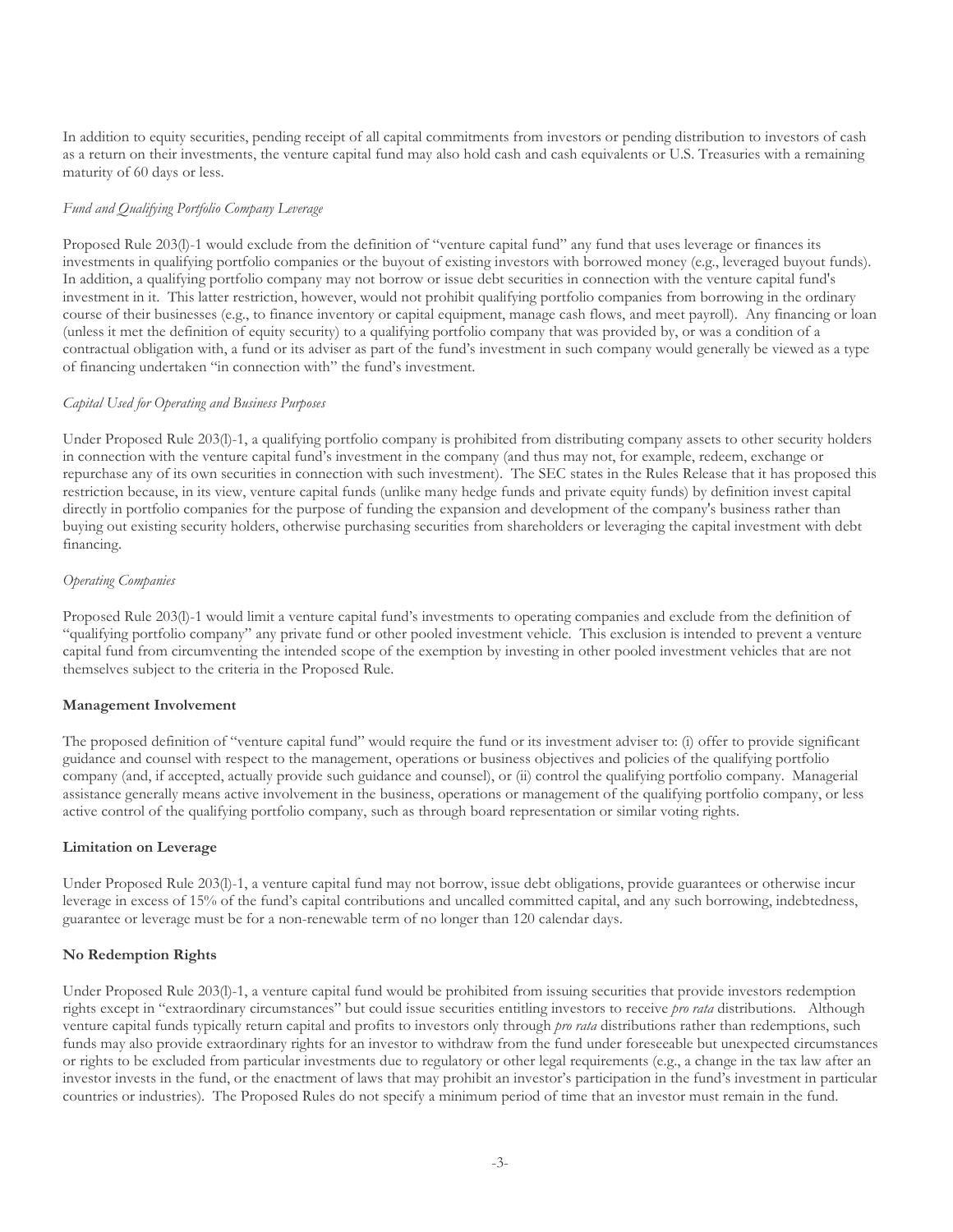#### **Represents Itself as a Venture Capital Fund**

Proposed Rule 203(l)-1 would require each fund advised by the adviser to represent itself as being a venture capital fund to its investors and potential investors by, for example, describing its investment strategy as venture capital investing or as a fund that is managed in compliance with the elements of such Proposed Rule. This requirement is intended to prevent (a) a fund that did not engage in typical venture capital activities from being treated as a venture capital fund simply because it met the other elements specified in the Proposed Rule and (b) an adviser to a venture capital fund that is otherwise relying on the exemption from identifying the fund as a hedge fund or multi-strategy fund (e.g., stating that venture capital is one of several strategies used to manage the fund) or including the fund in a hedge fund database or hedge fund index.

#### **Is a Private Fund**

Proposed Rule 203(l)-1 would require that a venture capital fund be a private fund. A "private fund", for purposes of the New Exemptions, is an issuer that relies upon the registration exemptions provided by Section  $3(c)(1)$  or  $3(c)(7)$  of the Investment Company Act (most privately-offered investment funds rely upon one of these exemptions). Registered investment companies (e.g., mutual funds) and any company that has elected to be regulated as a BDC will not qualify as a private fund.

#### **Application to Non-U.S. Advisers**

The Rules Release states that a non-U.S. adviser may rely on the venture capital exemption if all of its clients, whether U.S. or non-U.S., are venture capital funds. At the same time, the SEC is soliciting comment on whether the Proposed Rule should be revised to make the exemption available to advisers (i) whose principal office and place of business are outside of the United States, and (ii) who advise clients other than venture capital funds, so long as all such clients of such adviser that are not venture capital funds are non-United States persons.

#### **Grandfathering Provision**

The SEC is proposing to allow investment advisers to treat any existing private fund client as a venture capital fund for purposes of the Venture Capital Adviser Exemption if the fund is a private fund that: (i) represented to investors and potential investors at the time the fund offered its securities that it is a venture capital fund; (ii) has sold securities to one or more investors prior to December 31, 2010; and (iii) does not sell any securities to, including accepting any additional capital commitments from, any person after July 21, 2011 (the "**grandfathering provision**"). The grandfathering provision would extend to any such fund that has accepted capital commitments by the specified dates even if none of the commitments has been called. As a result, an adviser would be able to claim the Venture Capital Adviser Exemption if it solely advises private funds that (i) meet the new definition of "venture capital fund", and/or (ii) qualify for the grandfathering provision.

#### **EXEMPTION FOR INVESTMENT ADVISERS SOLELY TO PRIVATE FUNDS WITH LESS THAN \$150 MILLION IN ASSETS UNDER MANAGEMENT IN THE UNITED STATES**

As previously noted, Section 203(m) of the Advisers Act requires the SEC to provide by a rule an exemption for investment advisers whose only clients are private funds and who have less than \$150 million in assets under management in the United States. Proposed Rule 203(m)-1 would implement this Private Fund Adviser Exemption and resolve several interpretive questions raised by Section  $203(m)$ .

#### **Advises Solely Private Funds**

Proposed Rule 203(m)-1 would exempt an adviser that advises solely private funds without any limitation on the number of its clients, as long as the aggregate value of the adviser's private fund assets is less than \$150 million. In the case of an adviser with a principal office and place of business outside of the United States (a "**non-U.S. adviser**"), the SEC proposes to provide the exemption as long as all of the adviser's clients that are United States persons are private funds and the \$150 million cap is not exceeded in relation to its U.S. management activities (as discussed below). As a consequence, a non-U.S. adviser could enter the U.S. market and take advantage of the exemption without regard to the type or number of its non-U.S. clients.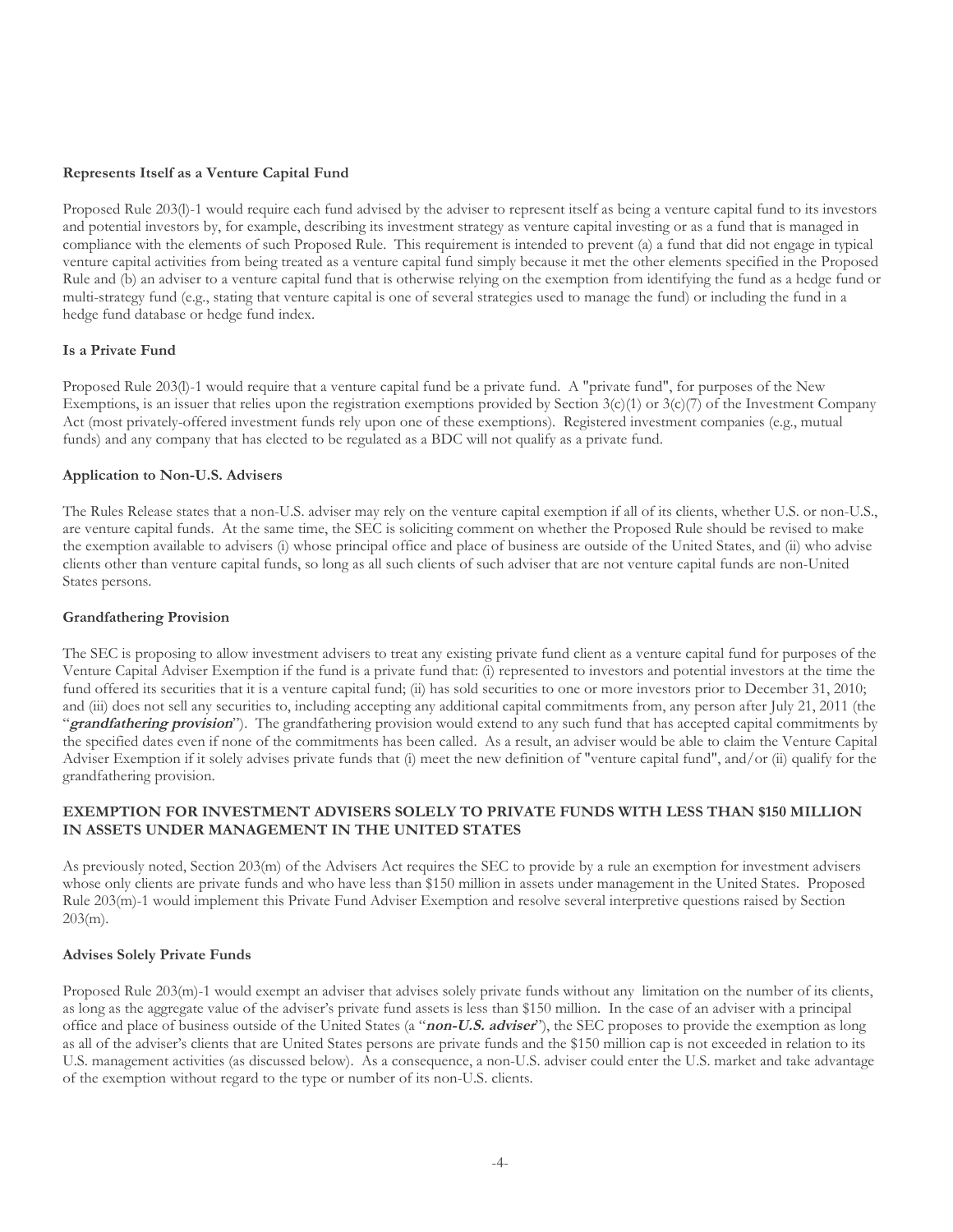#### **Private Fund Assets**

Proposed Rule 203(m)-1 would require an adviser to aggregate the value of all assets of private funds it manages in the United States to determine if the adviser remains below the \$150 million threshold and to calculate the value of private fund assets by reference to Form ADV[4](#page-4-0) , under which the SEC proposes to provide a uniform method of calculating assets under management for several purposes of the Advisers Act. In the case of a sub-adviser, it would have to count only that portion of the private fund assets for which it has responsibility.

In calculating its assets under management, an adviser would include both the assets appearing on the balance sheets of its private fund clients and any uncalled capital commitments. Each adviser would have to determine the amount of its private fund assets quarterly, based on the fair value of the assets at the end of the quarter. Valuations at cost would not be permitted. As market value changes therefore could put the value of the assets managed by an adviser above the \$150 million threshold at which registration is required, Proposed Rule 203(m)-1 allows an adviser one calendar quarter (three months) to register with the SEC after becoming ineligible for the exemption due to an increase in the value of its private fund assets. The transition period would be available only to an adviser that has complied with all applicable SEC reporting requirements.

#### **Assets Managed in the United States**

Proposed Rule 203(m)-1 would deem all of the assets managed by an adviser to be managed "in the United States" if the adviser's "principal office and place of business" is in the United States, even though the adviser has offices outside of the United States. A non-U.S. adviser, however, would be required to count only private fund assets it manages from a place of business in the United States toward the \$150 million limit. An adviser's "principal office and place of business" will be deemed for these purposes to be the location where the adviser controls and is ultimately responsible for the management of private fund assets, and thus as *the* place where all the advisers' assets are managed, even though day-to-day management of certain assets may also take place at another location.

#### **United States Person**

Under Proposed Rule 203(m)-1(b), a non-U.S. adviser could not rely on the exemption if it advises any client that is a United States person other than a private fund. The SEC proposes to define a "United States person" by incorporating the definition of a "U.S. person" in Regulation S under the Securities Act of 1933, as amended (the "**Securities Act**"). Regulation S looks generally to the residence of an individual to determine whether the individual is a United States person, and generally treats legal partnerships and corporations as United States persons if they are organized or incorporated in the United States, and trusts by reference to the residence of the trustee. It treats discretionary accounts generally as United States persons if the fiduciary is a resident of the United States.

Proposed Rule 203(m)-1 contains a special rule for discretionary accounts maintained outside of the United States for the benefit of United States persons. Under the Proposed Rule, an adviser must treat a discretionary or other fiduciary account as a United States person if the account is held for the benefit of a United States person by a non-U.S. fiduciary who is a related person of the adviser. An adviser could not, for example, treat as non-U.S. persons discretionary accounts that it establishes with an offshore affiliate for the benefit of U.S. clients if such affiliate delegates the actual management of the account back to the adviser.

#### **FOREIGN PRIVATE ADVISERS**

Section 403 of the Dodd-Frank Act replaces the current private adviser exemption from registration under the Advisers Act with a new exemption for "foreign private advisers". This new Foreign Private Adviser Exemption is codified as amended Section 203(b)(3).

Under Section 202(a)(30) of the Advisers Act, a foreign private adviser is defined as any investment adviser that: (i) has no place of business in the United States; (ii) has, in total, fewer than 15 clients in the United States and investors in the United States in private

<span id="page-4-0"></span><sup>4</sup> Form ADV is a standard form that non-exempt advisers complete and file with the SEC (or, if applicable, with state securities authorities) to register as an investment adviser. The SEC is proposing that Exempt Reporting Advisers also be required to file certain information on Form ADV. See "SEC Reporting by Exempt Reporting Advisers" below.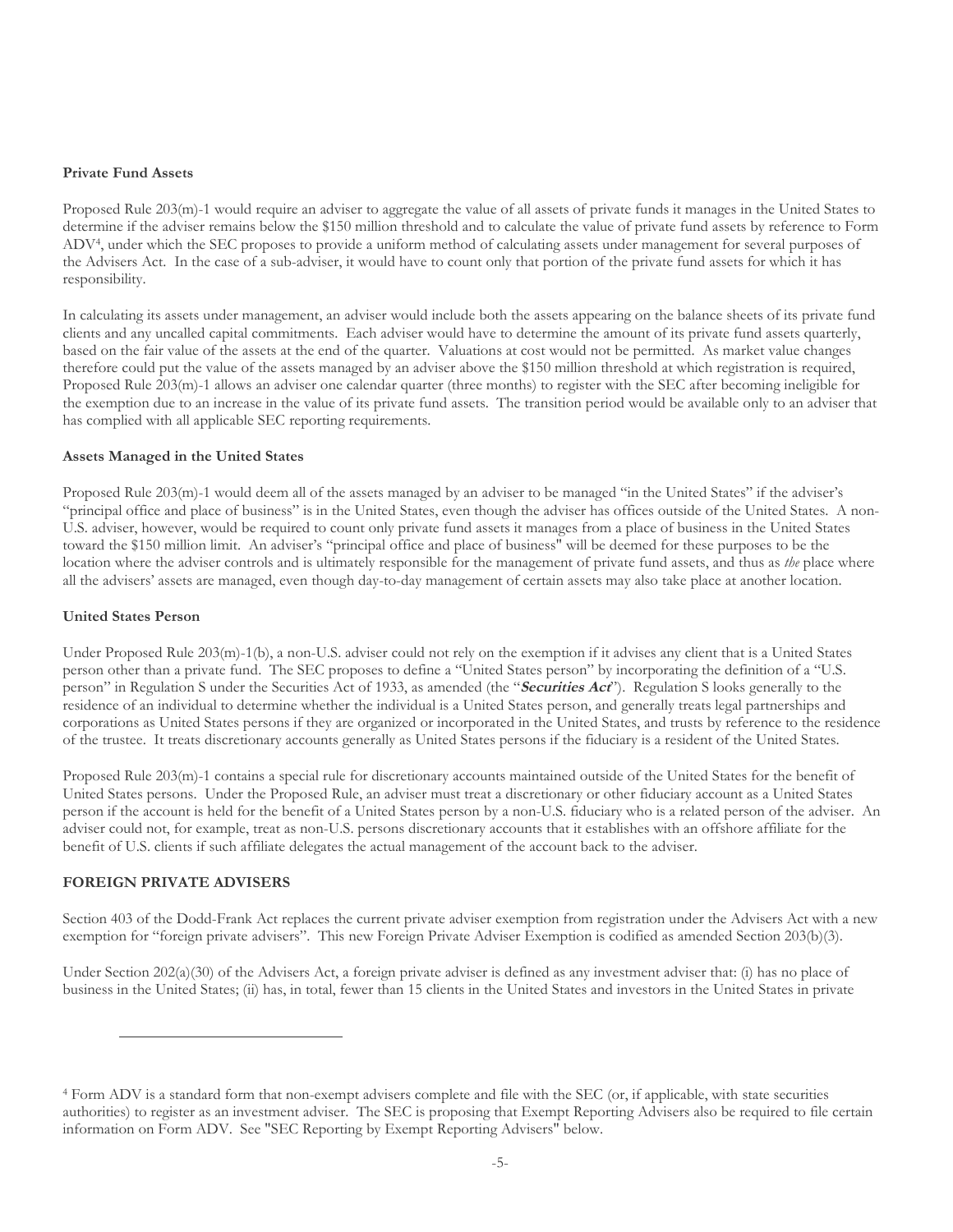funds advised by the adviser; (iii) has aggregate assets under management attributable to clients in the United States and investors in the United States in private funds advised by the adviser of less than \$25 million; and (iv) does not hold itself out generally to the public in the United States as an investment adviser. Section 202(a)(30) authorizes the SEC to increase the \$25 million threshold if it so chooses; however, the SEC has not proposed any such increase in the Rules Release.

#### **Clients**

Proposed Rule 202(a)(30)-1 includes a safe harbor that foreign private advisers could follow in counting clients to determine whether they have, in total, fewer than 15 clients in the United States or investors in the United States in private funds advised by them. The safe harbor would be similar, although not identical, to the safe harbor that advisers currently can use (pursuant to Rule 203(b)(3)-1) in determining whether they qualify for the private advisers exemption in existing Section 203(b)(3).

Specifically, Proposed Rule  $202(a)(30)$ -1 would allow an adviser to treat as a single client a natural person and: (i) that person's minor children (whether or not they share the natural person's principal residence); (ii) any relative, spouse, or relative of the spouse of the natural person who has the same principal residence; (iii) all accounts of which the natural person and/or the person's minor child or relative, spouse, or relative of the spouse who has the same principal residence are the only primary beneficiaries; and (iv) all trusts of which the natural person and/or the person's minor child or relative, spouse, or relative of the spouse who has the same principal residence are the only primary beneficiaries. Proposed Rule 202(a)(30)-1 would also permit an adviser to treat as a single "client" (i) a corporation, general partnership, limited partnership, limited liability company, trust, or other legal organization to which the adviser provides investment advice based on the organization's investment objectives, and (ii) two or more legal organizations that have identical shareholders, partners, limited partners, members, or beneficiaries.

Finally, the SEC proposes to add a provision that would avoid double-counting of private funds and their investors by advisers. This provision would specify that an adviser need not count a private fund as a client if the adviser counted any investor, as defined in the rule, in that private fund as an investor in that private fund for purposes of determining the availability of the exemption.

#### **Private Fund Investor**

An "investor" in a private fund would be defined in Rule 202(a)(30)-1 as any person who would be included in determining the number of beneficial owners of the outstanding securities of a private fund under Section 3(c)(1) of the Investment Company Act or whether the outstanding securities of a private fund are owned exclusively by qualified purchasers under Section  $3(c)/7$  of the Investment Company Act. In order to avoid double-counting, an adviser would be able to treat as a single investor any person who is an investor in two or more private funds advised by the adviser. Advisers would not be permitted to avoid the investor number limitation by setting up intermediate accounts through which investors may access a private fund and not be counted for purposes of the exemption.

The SEC states in the Rules Release that defining the term "investor" by reference to Sections  $3(c)(1)$  and  $3(c)(7)$  will limit the ability of a non-U.S. adviser to avoid application of the registration provisions of the Advisers Act. For example, advisers would have to "look though" nominee and similar arrangements to the underlying holders of private fund securities to determine whether they have fewer than 15 clients and private fund investors in the United States, and would have to count as an investor a third person who is not the nominal owner of a private fund's securities but has made the determination to invest in the private fund indirectly through the record owner (e.g., feeder fund investors in a master/feeder structure).

The SEC proposes to treat as investors beneficial owners (i) who are "knowledgeable employees" with respect to the private fund, and certain other persons related to such employees (collectively "**knowledgeable employees**"), even though knowledgeable employees are not required to be qualified purchasers under Section  $3(c)/7$ , and (ii) of "short-term paper" issued by the private fund, even though these persons are not counted as beneficial owners for purposes of Section 3(c)(1). Under the Proposed Rules, holders of short-term paper, like other debt holders, would also be counted as investors because a private fund's losses directly affect these holders' interest in the fund just as they affect the interest of other debt holders in the fund.

#### **In the United States**

Proposed Rule 202(a)(30)-1 defines the key term "in the United States" by reference to the definitions of "U.S. person" and "United States" in Regulation S under the Securities Act. In addition, a person that is "in the United States" may be treated as not being "in the United States" if such person was not "in the United States" at the time of becoming a client or, in the case of an investor in a private fund, at the time the investor acquires the securities issued by the fund.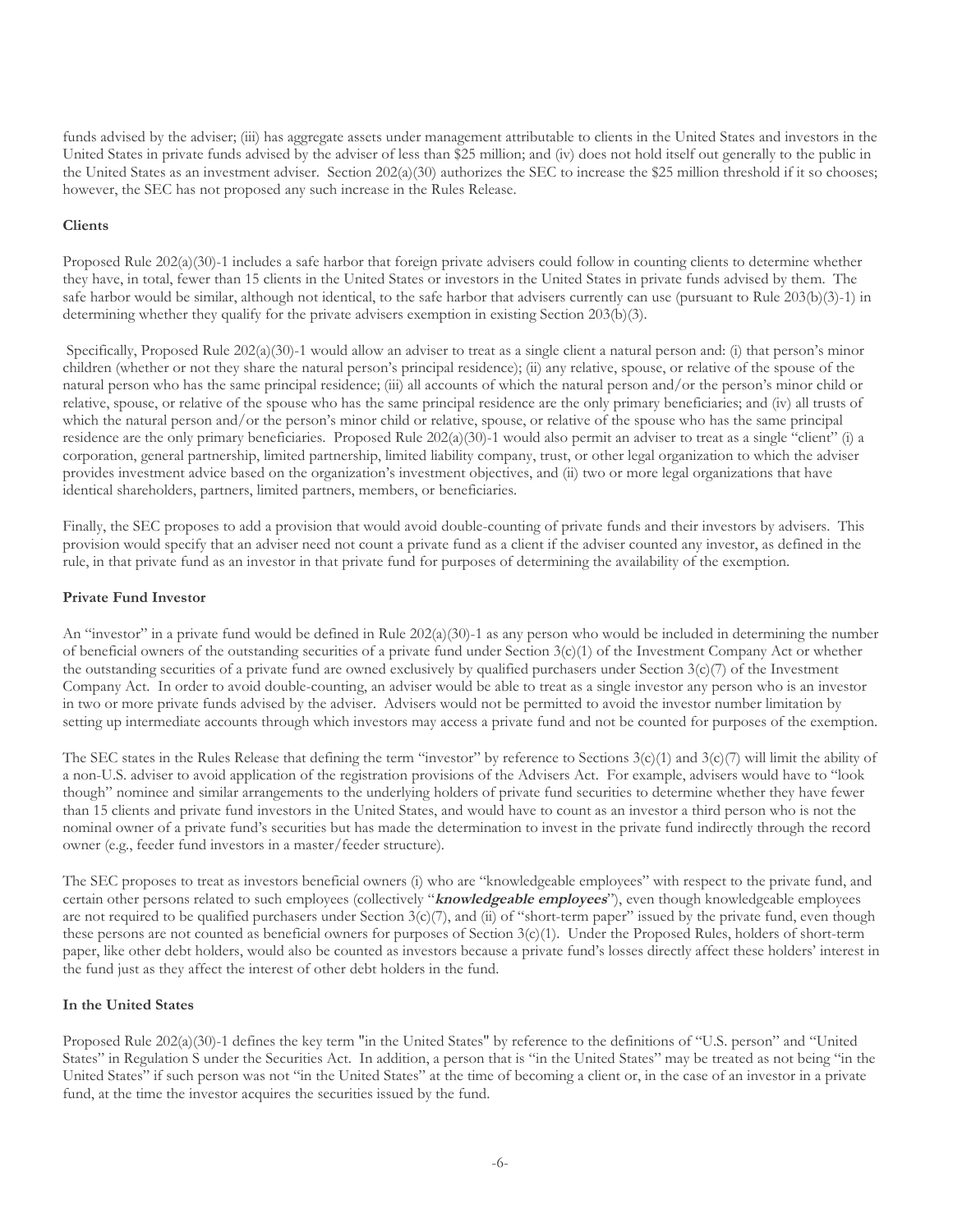The SEC proposes to treat as a U.S. person discretionary accounts owned by a U.S. person and managed by a non-U.S. affiliate of the adviser that would not be considered a "U.S. person" under Regulation S in order to discourage non-U.S. advisers from creating such discretionary accounts with the goal of circumventing the exemption's limitation with respect to persons in the United States.

#### **Place of Business**

For purposes of proposed Rule 203(a)(30)-1, an adviser's "place of business" means any office where the investment adviser regularly provides advisory services, solicits, meets with, or otherwise communicates with clients, and any location held out to the public as a place where the adviser conducts any such activities. As previously stated, the Foreign Private Adviser Exemption is not available to any foreign adviser who has any United States place of business.

#### **Assets Under Management**

For purposes of Rule 202(a)(30)-1, the SEC proposes to define "assets under management" by reference to the calculation of "regulatory assets under management" applicable under Item 5 of Form ADV. As discussed above, the SEC is proposing for these purposes to implement a uniform method of calculating assets under management that can be used for several purposes under the Advisers Act, including the Foreign Private Adviser Exemption. As previously stated, a foreign adviser can claim the Foreign Private Adviser Exemption only if its total assets under management attributable to clients in the United States and investors in the United States in private funds advised by the adviser are less than \$25 million.

#### **SEC REPORTING BY EXEMPT REPORTING ADVISERS**

The Private Fund Advisers Act requires Exempt Reporting Advisers (i.e., advisers who rely upon either the Venture Capital Adviser Exemption or the Private Fund Adviser Exemption) to maintain such records and to file with the SEC such reports as the SEC shall determine are necessary or appropriate. Pursuant to such authority, the SEC is proposing to adopt Proposed Rule 204-4. This rule would require Exempt Reporting Advisers to file, and to periodically update, reports with the SEC by completing a limited subset of items on Form ADV. Each Exempt Reporting Adviser would submit its SEC reports through the same electronic filing system (the Investment Adviser Registration Depository) that registered advisers use to submit registration filings to the SEC. Any such reports filed by an Exempt Reporting Adviser would be publicly available on the SEC website.

#### **Reporting Required**

The SEC is proposing to amend Form ADV to permit it also to serve as a reporting form for Exempt Reporting Advisers and to specify the seven items that Exempt Reporting Advisers must complete. These consist of the following items in Part 1A of Form ADV: Items 1 (Identifying Information), 2.C. (SEC Reporting by Exempt Reporting Advisers), 3 (Form of Organization), 6 (Other Business Activities), 7 (Financial Industry Affiliations and Private Fund Reporting), 10 (Control Persons), and 11 (Disclosure Information). Exempt Reporting Advisers would also be required to complete corresponding sections of Schedules A (Direct Owners and Executive Officers), B (Indirect Owners), C (Amendments to Schedules A and B), and D (Additional Information regarding Certain Items in Part 1A). The SEC would not require Exempt Reporting Advisers to complete Part 2 of Form ADV (the client brochure).

Exempt Reporting Advisers may be particularly interested in the proposed reporting requirements that relate to managed funds. Currently, Item 7 of Form ADV requires each registered adviser to disclose in Section 7.B of Schedule D certain basic information concerning any "investment-related partnership" that the adviser or a related person advises. The SEC is proposing to revise this requirement to require advisers (including Exempt Reporting Advisers) to report pooled investment vehicles regardless of whether they are organized as limited partnerships. At the same time, the SEC would not require advisers to report funds that are advised by their affiliates, as it assumed that in many cases the affiliate itself will be subject to reporting requirements. Also, the SEC would not require sub-advisers to report private funds that are reported by another adviser on Schedule D and would permit an adviser sponsoring a master-feeder arrangement to submit a single Schedule D for the master fund and all of the related feeder funds. Finally, the SEC is